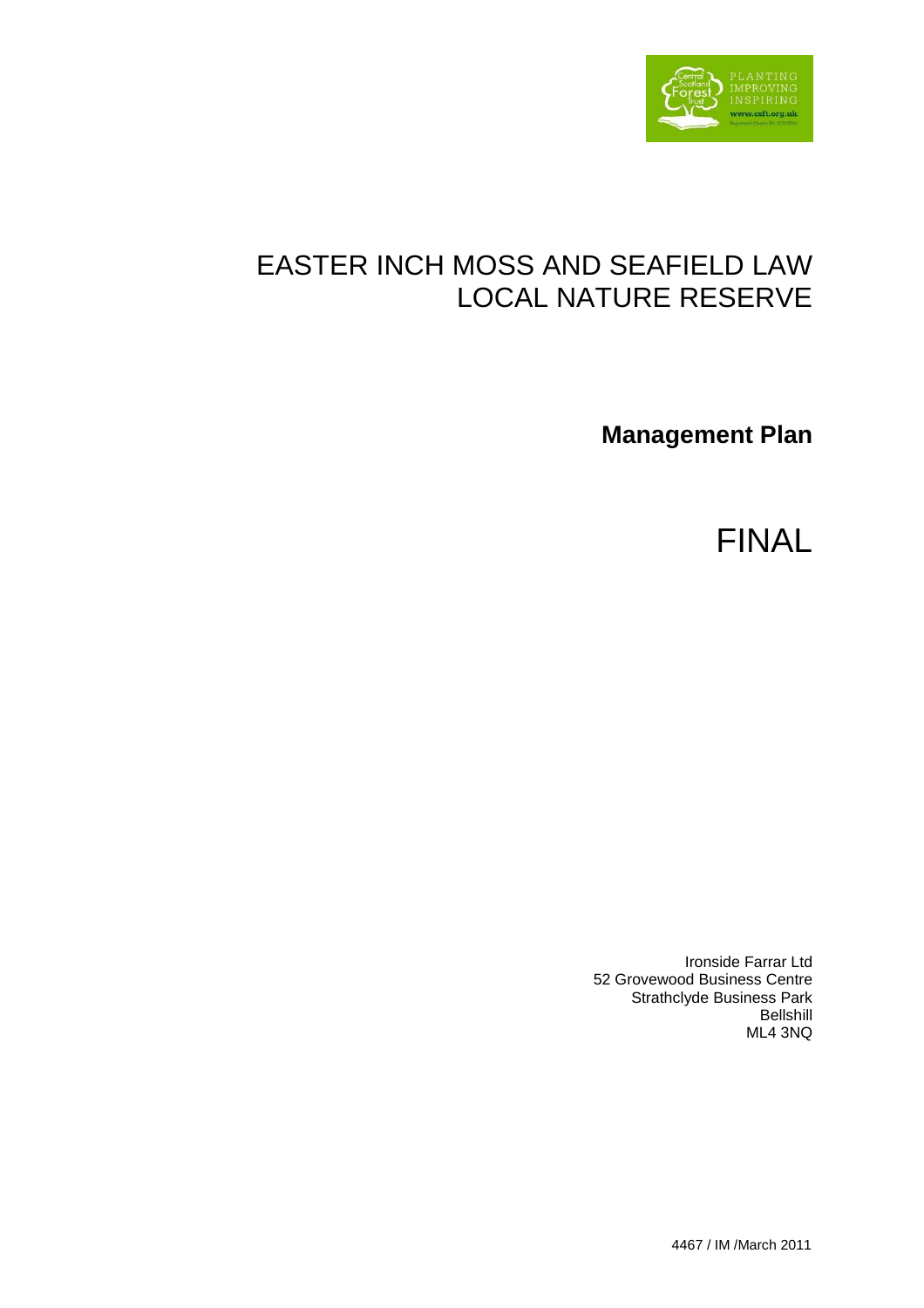# **CONTENTS**

- **1.0 INTRODUCTION**
- **2.0 PUBLIC USE OF THE SITE**
- **3.0 EASTER INCH MOSS MANAGEMENT PROPOSALS**
- **4.0 KEY OBJECTIVES**
- **5.0 HABITAT MONITORING**
- **6.0 POSITIVE MANAGEMENT MONITORING FOR CHANGE**

#### **APPENDICES**

- **Appendix 1:** Drawings
- **Appendix 2:** Proposed Habitat Management Works<br>**Appendix 3:** Access and Enhancements Proposed I
- Access and Enhancements Proposed Management Works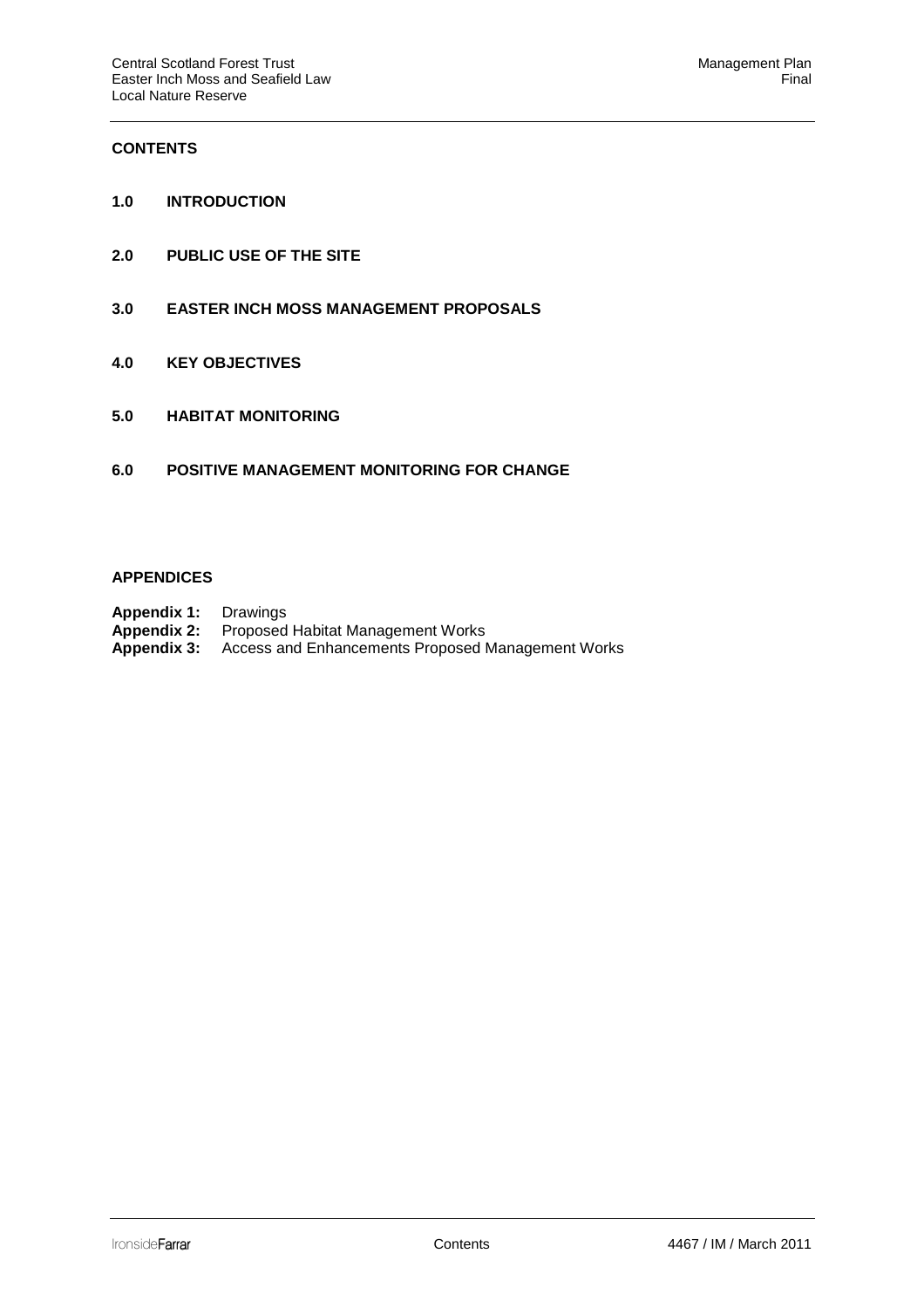# **1.0 INTRODUCTION**

 Ironside Farrar Ltd was appointed by Central Scotland Forest Trust in November 2010 to prepare a revised 5 Year Management Report for Easter Inch Moss and Seafield Law Local Nature Reserve (LNR).

 The current 5 Year Management Plan covers the period from 2007 to 2012 and was prepared as part of the original petition for designation of Easter Inch Moss and Seafield Law as a Local Nature Reserve.

 The plan laid out six clear objectives to improve and enhance the site from which a series of task related prescriptions was devised.

 The revised Management Plan intends to build on achievements of the current plan and through a series of tailored Management and Maintenance tasks aims to progress the ecological value and recreation enjoyment of the site.

 In order to form and develop the revised plan the commission requested a number of specific services be undertaken. These were as follows:

- Woodland Condition Survey has provided information on the state of the woodland and identified opportunities for woodland management and new tree planting. The survey also required consideration for new tree planting beyond the LNR boundary.
- Soil investigation to interpret soil conditions to determine if areas identified for new tree planting (including those beyond the LNR boundaries) have the capacity to support new trees.
- Hydrological Survey focusing on the raised bog and wetland. The survey has identified water resources within the LNR, their condition, sustainability and water storage capacity and made recommendations for management and habitat sustainability.
- Extended Phase 1 Habitat Survey has identified present vegetation and distribution of species.
- Stakeholder Consultation to engage with the LNR Management Group and the Central Scotland Forest Trust. Discussions and feedback to inform the future site management.

The collective results of the surveys, consultations and meetings together with assessment of previous ecological surveys and information have helped inform the content and direction of the revised Management Plan. It is required to cover the period from April 2011 to March 2016 and has set out the rational for management decisions, what management will be undertaken and how this will be achieved.

The revised plan has also required to identify opportunities or management actions for implementation beyond March 2016.

# **2.0 PUBLIC USE OF THE SITE**

 An appraisal of public use of the site was undertaken during site survey work in January and February 2011. Some information relating to public use was also given through consultation with the LNR Management Group. Gathering of this information was secondary to undertaking the physical survey. No survey work was undertaken during weekends or in the evenings. Nonetheless, site notes and observations of routes provide a 'snapshot' of information. These include the following: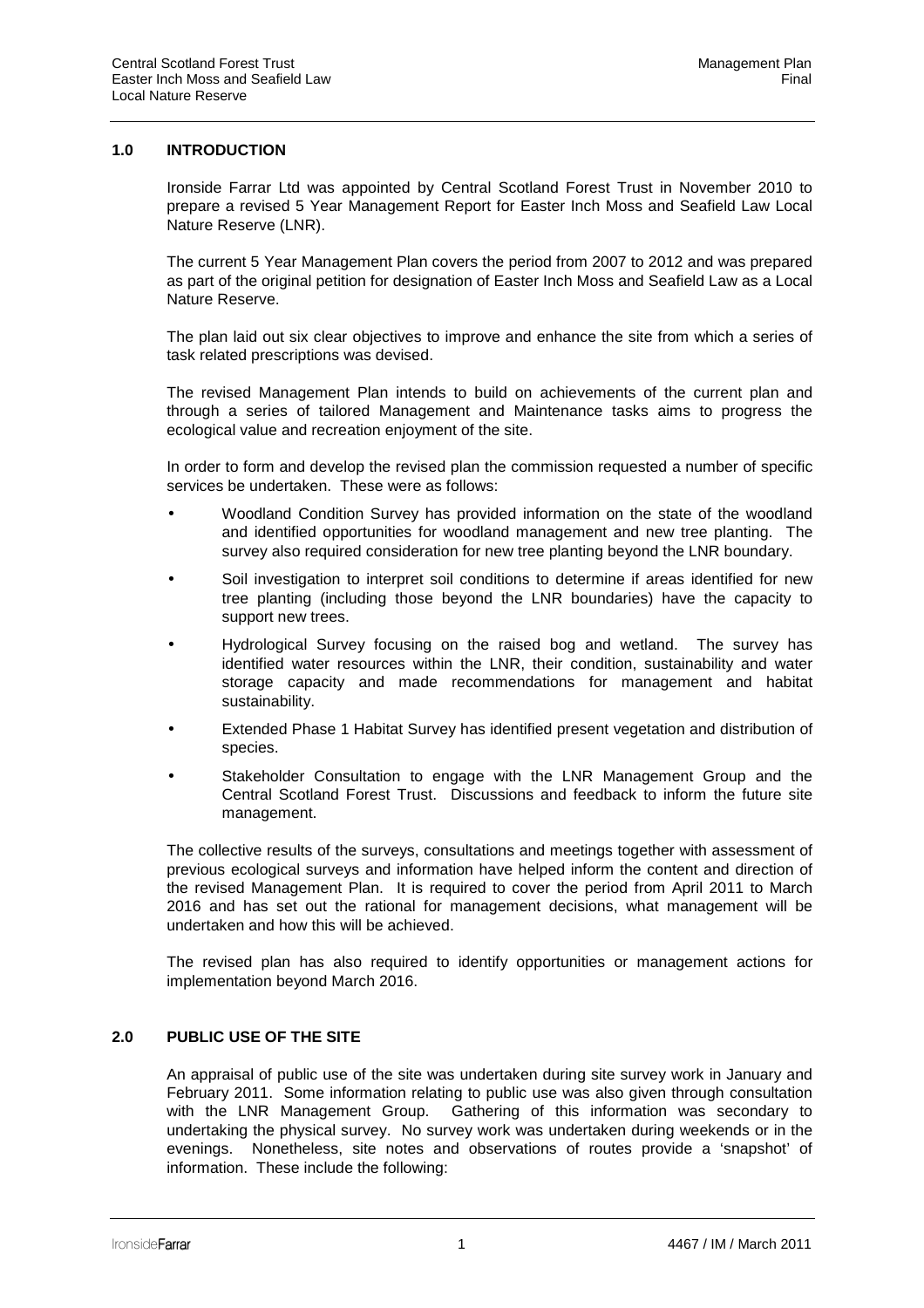- The main cycle track and access to Blackburn appeared to be very well used by walkers, runners and cyclists. A disability scooter was also noted close to the Blackburn access.
- There are a large number of informal paths and tracks within the site. What appeared to be the most clearly defined are illustrated on Drawing No. 4467/602. It should be noted that the network and use of the site by walkers is more extensive than the paths illustrated.
- The summit of Seafield Law appeared to be a popular destination. Hoof prints were also seen here, illustrating equestrian use of the site.
- Trail bike use of the site was observed at first hand on both Seafield Law and across Easter Inch Moss on the modified peat bog. There was a concentration of tyre treads observed at the former bing, but treads were also observed on other sections of the site including areas of sensitive habitat.

# **3.0 EASTER INCH MOSS MANAGEMENT PROPOSALS**

Management Plans and Proposals have been developed further to the following:

- An appraisal of the existing management plan;
- An appraisal of existing maintenance of the site;
- An appraisal of the existing footpath system within the Local Nature Reserve and its use (Drawing No. 4467/602);
- An understanding of the key assets of the Local Nature Reserve (Drawing no. 4467/603);
- An understanding of the condition of the emerging woodland within the site (Woodland Condition report and Drawings Nos. 4467/102 and 4467/601);
- And understanding of the hydrology of the site and how it can be manipulated for habitat restoration (see Hydrology Survey and Drawings No. 4467/401 and 4467/402);
- An understanding of the ecology of the site and how landscape management can improve and conserve important habitat types (see Extended Phase 1 Ecological Survey and Drawing No. 4467/103). Reference is also made to previously produced information including 'Notable Species Records', Lothian Wildlife Information Centre, 05 April 2007.

 The aim of this proposed management plan is to concentrate on the successful management of the Local Nature Reserve in terms of habitat, woodland management, bog management, access management and improvements. It is recognised that other aspects of site management outwith the physical landscape may be equally important, for example Audience Development. Whilst this is not discussed in detail within the report, it can be seen that through a process of change and improvements within the physical landscape, there is provided the opportunity to increase learning, participation and volunteering within the Local Nature Reserve.

 The management proposals have been presented in plan form (Drawings Nos. 4467/604 and 4467/605) together with accompanying tables which identify management goals, tasks and timescales. It is understood that no specific budgets have been identified to undertake these tasks and, therefore, it is imperative that this is considered to be a flexible document with the process and order of active management being dependent on the funding available. Whilst it is considered that the tasks identified are both realistic and of high priority it remains understood that not all recommendations may be fully achievable within the Five Year Period.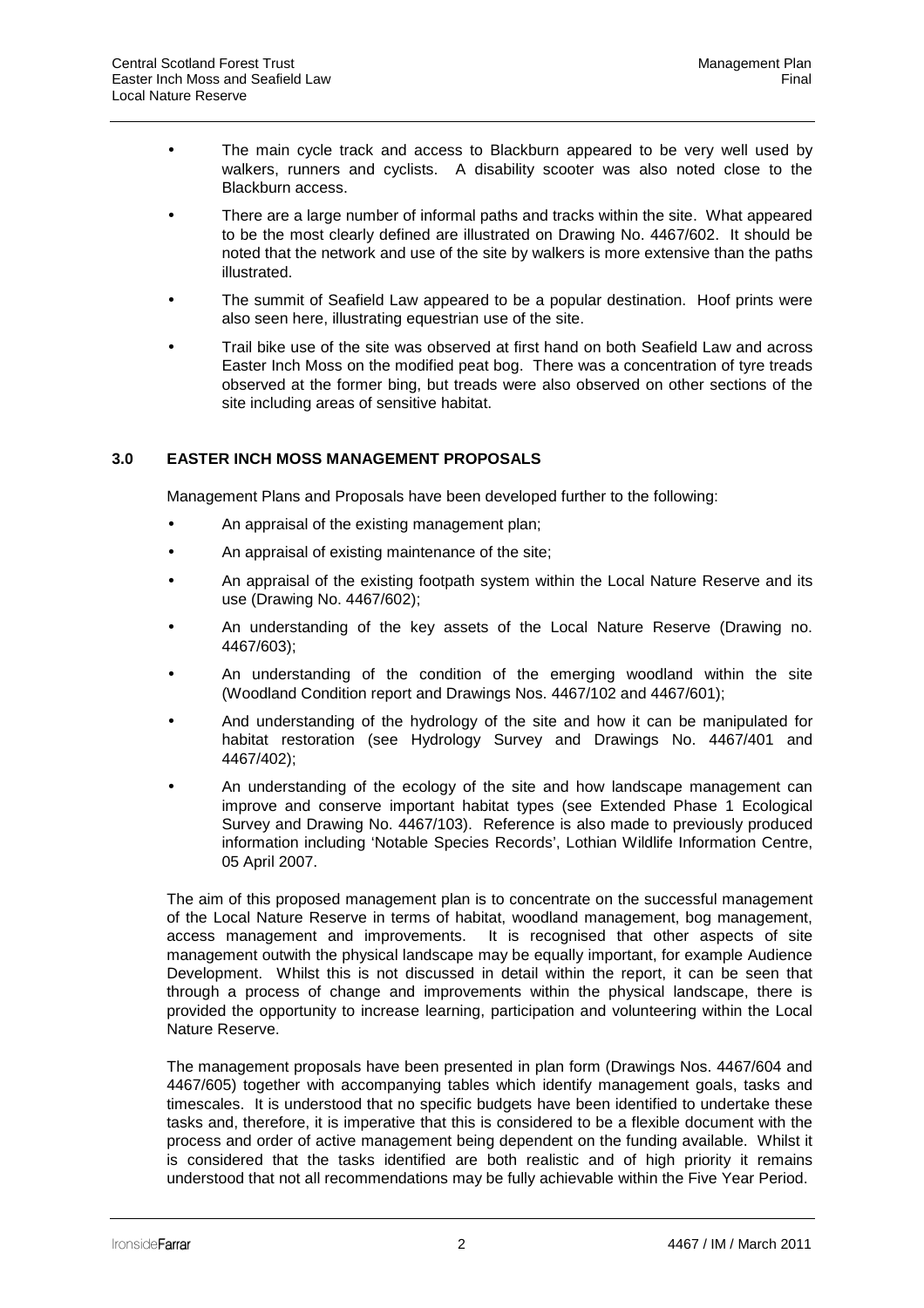# **4.0 KEY OBJECTIVES**

The key objectives of the 2011 – 2016 Management Plan should be as follows:

- To enhance public enjoyment and access to and around the Local Nature Reserve;
- To protect habitats associated with the raised bog and modified bog together with undertaking a phased programme of bog restoration;
- To create a more species diverse sustainable woodland by the active management of emerging woodland planting;
- To protect, improve and monitor habitat associated with the Great Crested Newt and other amphibians;
- To protect, improve and monitor grassland as a habitat for insects, butterflies and moths;
- To reduce and mitigate anti-social behaviour associated with motorcycle use, flytipping and fire damage;
- To provide opportunities for enhanced community involvement, engagement and capacity building.
- To protect and improve habitats associated with avifauna.
- To support the monitoring and surveying of wildlife in partnership with other conservation bodies.

## **5.0 HABITAT MONITORING**

 There is a clear benefit in regular monitoring of the site as a management action. Regular monitoring allows for the site ecology and site use to be understood and allows for consideration of amendments to current management priorities to be considered and implemented should changes become evident. The ability to undertake timeous changes to priorities and achieve a flexible management of the site is highly desirable. It is recognised, however, that monitoring can be an onerous and potentially expensive task and only has substantial benefit if the monitoring process has the ability to amend current maintenance and management procedures.

 As there can be a cost associated with any actions associated with remedial actions it is recommended that regular monitoring of the site should be targeted and prioritised. This can then be augmented by a more general five year review at the end of the maintenance / management period.

 In addition, it is recognised within the Management Group there may be existing expertise or interest in particular aspects of the conservation value and ecology of the site, for example avifauna. There are also examples where there have been established links with other conservation groups which have resulted in species monitoring of the site. This monitoring should be encouraged as the results will assist in further developing and revising management strategies and practices.

 Should the recommendations in terms of management of the site be implemented then it can be argued there are three key areas of the site that could be targeted in terms of monitoring the health of the habitat development within the Local Nature Reserve. These are as follows: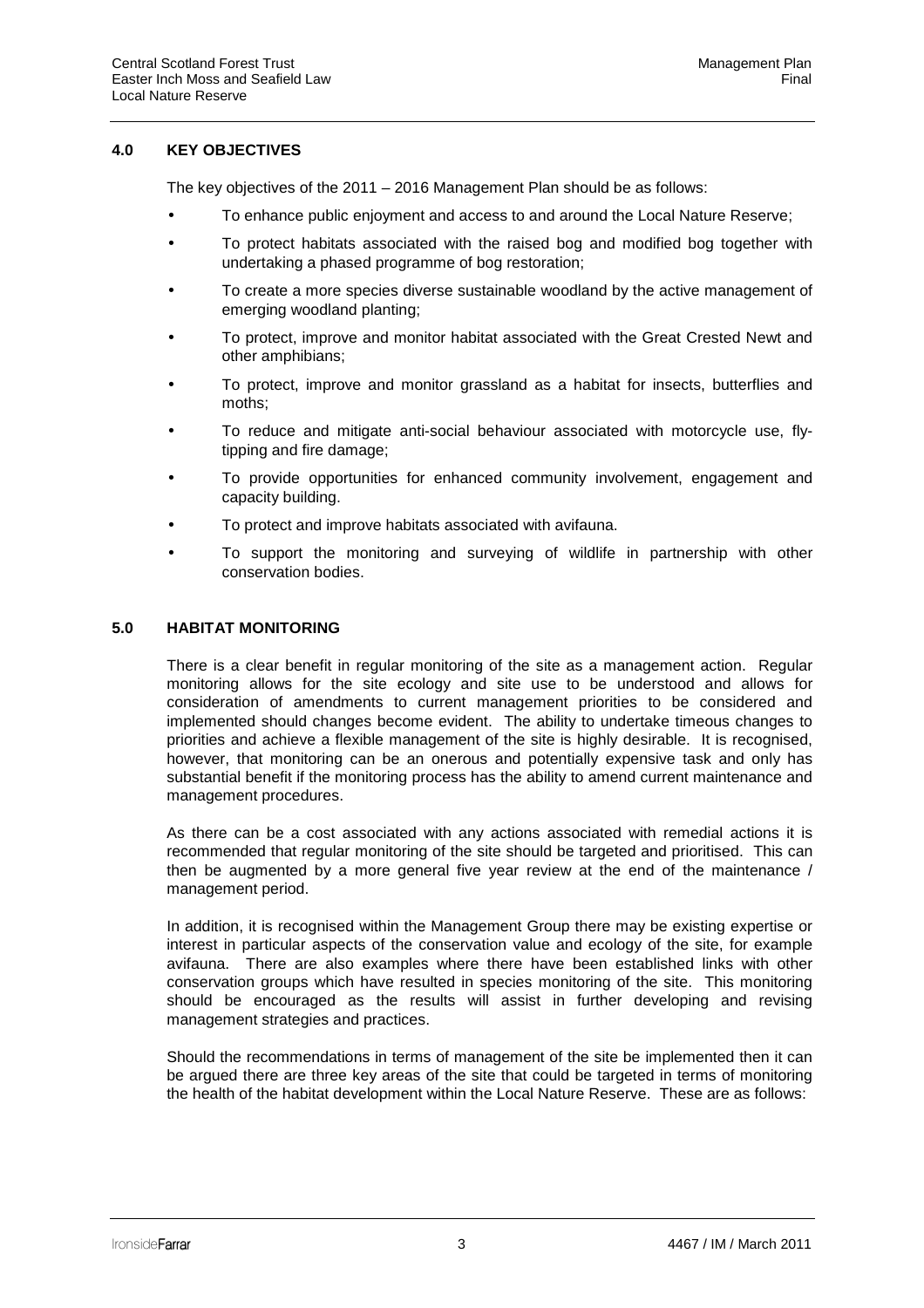# **Raised Bog**

 Management proposals are aimed at both protecting the existing area of raised bog and to promote the restoration of bog through amending the hydrology of areas of wet modified bog. This can be achieved by mapping the areas of key peat forming moss species within the site and by undertaking regular readings of water and bog levels. Should spread be less than anticipated then remedial action could include further means to adjust site hydrology.

# **Great Crested Newts / Amphibians**

 The existing ponds create a valuable resource for species such as Great Crested Newts. As a protected species numbers should be monitored. Should numbers drop then remedial action should be considered. It is likely that the shading of ponds and its impact on water temperature could be a factor which impacts on suitability of ponds as a habitat to support amphibians and that remedial action could include selective thinning. Monitoring requires to be undertaken annually by a qualified Ecologist.

## **Butterflies / Moths / Damselflies**

 The existing grassland is recognised as supporting a wide range of butterfly, moth and damselfly species. Management of grassland should seek to protect those areas from encroachment of dense scrub and to actively plant to encourage species diversity within the herb layer. Annual monitoring of butterfly numbers and species would give the ability to consider management techniques to avoid encroachment of either dense scrub or of vigorous grass species.

# **6.0 POSITIVE MANAGEMENT MONITORING FOR CHANGE**

 The recommendations within this report suggest means through which the environmental quality and habitat value of the site can be improved through management and maintenance works.

 These works are sometimes not without potential risk of undesirable impacts. There are certain instances where these risks can be identified and can be reduced by working incrementally and monitoring to quickly recognise any issues and undertaking prompt remedial action. Key examples include the following:

#### **Action:**

Amending hydrology to create restored raised bog.

#### **Risk:**

• Increased water levels may create flooding off site, may impact on footpath surfaces and damage other sections of the site, for example existing woodland.

#### **Risk Managed by:**

- Undertaking more detailed hydrological survey prior to works.
- Undertaking the work in phases as per the Management Plan. Phase 1 is least likely to impact upon paths.
- Careful and regular monitoring of water levels on site following the works to enable remedial works to be instructed if required.